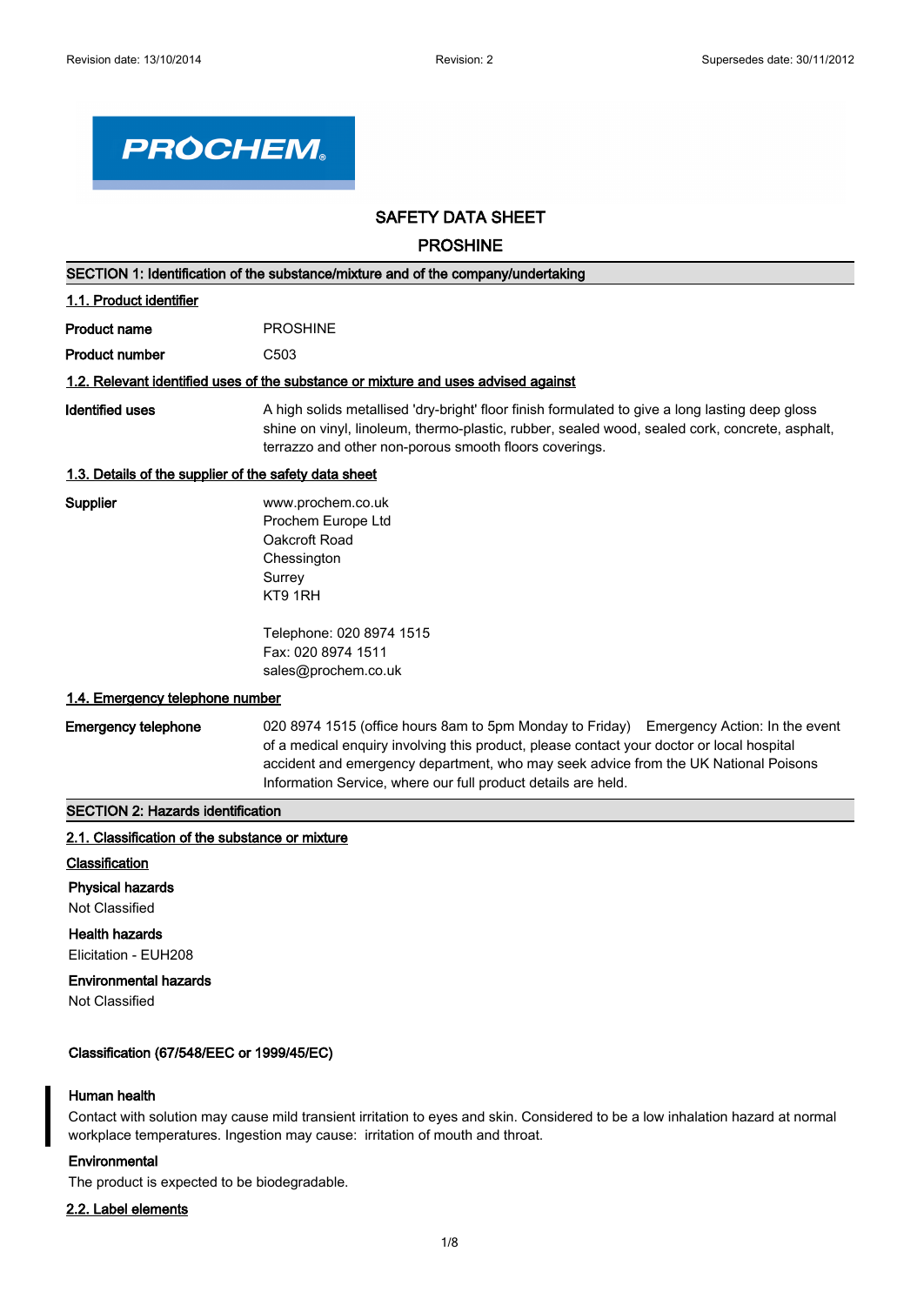# **Hazard statements**

EUH208 Contains TRIISOBUTYL PHOSPHATE. May produce an allergic reaction.

### **Precautionary statements**

P102 Keep out of reach of children. P262 Do not get in eyes, on skin, or on clothing. P280 Wear protective gloves. P305+P351+P338 IF IN EYES: Rinse cautiously with water for several minutes. Remove contact lenses, if present and easy to do. Continue rinsing. P313 Get medical advice/attention.

### **2.3. Other hazards**

See section 8 for details of exposure limits.

| See section 8 for details of exposure limits.                                      |                                           |          |
|------------------------------------------------------------------------------------|-------------------------------------------|----------|
| <b>SECTION 3: Composition/information on ingredients</b>                           |                                           |          |
| 3.2. Mixtures                                                                      |                                           |          |
| (2-METHOXYMETHYLETHOXY)PROPANOL                                                    |                                           | $1 - 5%$ |
| <b>CAS number: 34590-94-8 EC number: 252-104-2</b>                                 |                                           |          |
| Substance with a Community workplace exposure limit.                               |                                           |          |
| <b>Classification</b>                                                              | Classification (67/548/EEC or 1999/45/EC) |          |
| Not Classified                                                                     |                                           |          |
| <b>TRIISOBUTYL PHOSPHATE</b>                                                       |                                           | 1%       |
| <b>CAS number: 126-71-6 EC number: 204-798-3</b>                                   |                                           |          |
|                                                                                    |                                           |          |
| Classification                                                                     | Classification (67/548/EEC or 1999/45/EC) |          |
| Skin Sens. 1 - H317                                                                | R43.                                      |          |
| The Full Text for all R-Phrases and Hazard Statements are Displayed in Section 16. |                                           |          |

# **SECTION 4: First aid measures**

#### **4.1. Description of first aid measures**

#### **Inhalation**

Move affected person to fresh air and keep warm and at rest in a position comfortable for breathing. Get medical attention if any discomfort continues.

#### **Ingestion**

Do not induce vomiting. Rinse mouth thoroughly with water. Give plenty of water to drink. Never give anything by mouth to an unconscious person. Get medical attention.

#### **Skin contact**

Wash skin thoroughly with soap and water. Get medical attention if irritation persists after washing.

#### **Eye contact**

Rinse immediately with plenty of water. Remove any contact lenses and open eyelids wide apart. Continue to rinse for at least 15 minutes. Get medical attention if any discomfort continues.

### **4.2. Most important symptoms and effects, both acute and delayed**

#### **Skin contact**

Mild transient irritation.

#### **Eye contact**

May cause temporary eye irritation.

#### **4.3. Indication of any immediate medical attention and special treatment needed**

# **Notes for the doctor**

Treat symptomatically.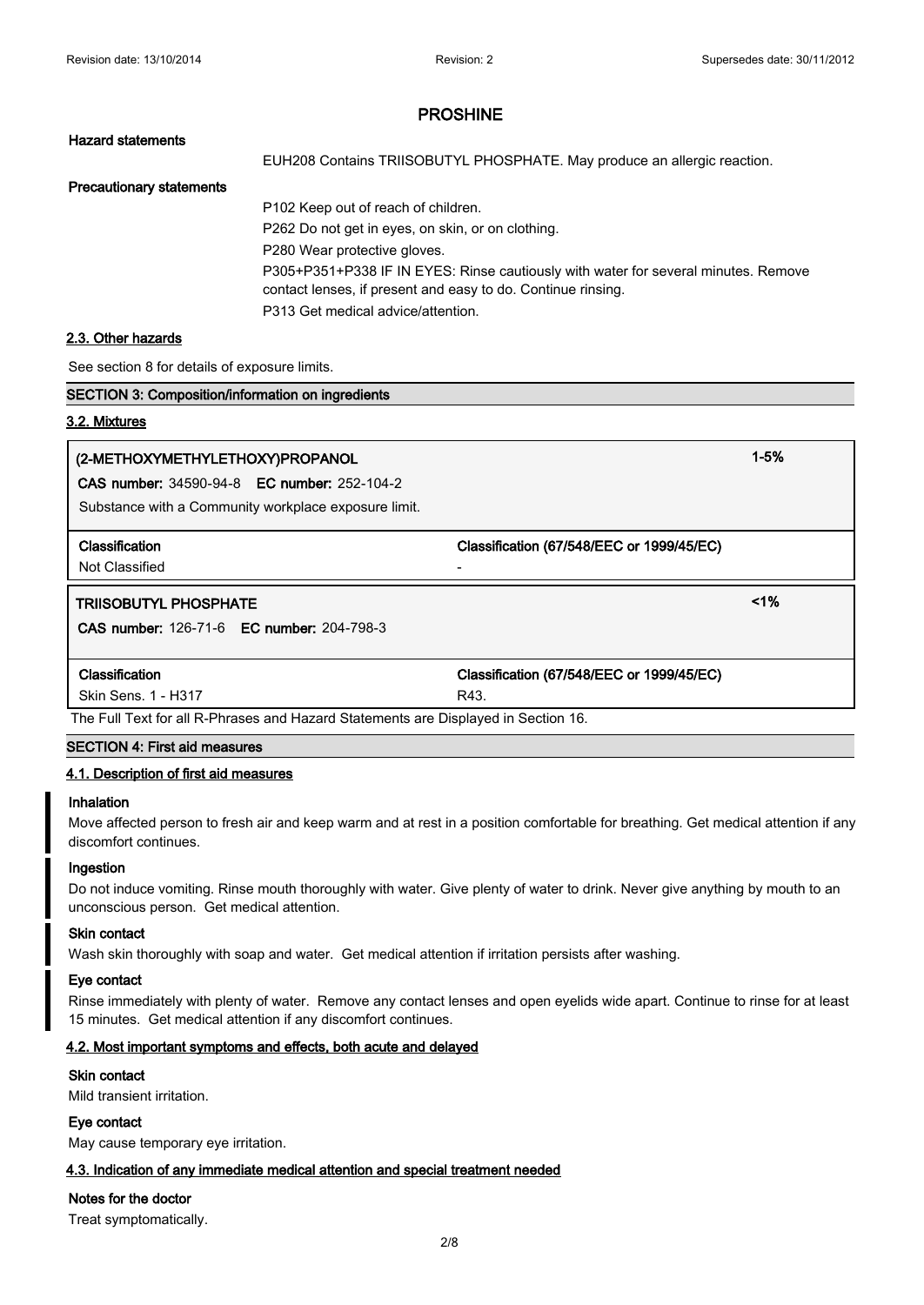#### **SECTION 5: Firefighting measures**

#### **5.1. Extinguishing media**

#### **Suitable extinguishing media**

The product is not flammable. Use fire-extinguishing media suitable for the surrounding fire. Water spray, dry powder or carbon dioxide.

### **5.2. Special hazards arising from the substance or mixture**

#### **Specific hazards**

No unusual fire or explosion hazards noted.

#### **Hazardous combustion products**

Thermal decomposition or combustion products may include the following substances: Oxides of carbon.

#### **5.3. Advice for firefighters**

# **Special protective equipment for firefighters**

Wear positive-pressure self-contained breathing apparatus (SCBA) and appropriate protective clothing.

### **SECTION 6: Accidental release measures**

#### **6.1. Personal precautions, protective equipment and emergency procedures**

#### **Personal precautions**

Wear protective clothing as described in Section 8 of this safety data sheet. In case of spills, beware of slippery floors and surfaces. Wear rubber shoes with anti-slip soles.

#### **6.2. Environmental precautions**

#### **Environmental precautions**

Do not discharge into drains or watercourses or onto the ground.

#### **6.3. Methods and material for containment and cleaning up**

#### **Methods for cleaning up**

Absorb spillage with non-combustible, absorbent material. Collect and place in suitable waste disposal containers and seal securely. Dispose of waste to licensed waste disposal site in accordance with the requirements of the local Waste Disposal Authority.

#### **6.4. Reference to other sections**

#### **Reference to other sections**

For personal protection, see Section 8. For waste disposal, see Section 13.

#### **SECTION 7: Handling and storage**

# **7.1. Precautions for safe handling**

#### **Usage precautions**

Wear protective clothing as described in Section 8 of this safety data sheet. Wash hands thoroughly after handling. Wash contaminated clothing before reuse. Do not eat, drink or smoke when using this product.

#### **7.2. Conditions for safe storage, including any incompatibilities**

#### **Storage precautions**

Keep out of the reach of children. Store in closed original container at temperatures between 5°C and 30°C.

### **7.3. Specific end use(s)**

#### **Specific end use(s)**

The identified uses for this product are detailed in Section 1.2.

#### **SECTION 8: Exposure Controls/personal protection**

#### **8.1. Control parameters**

### **Occupational exposure limits**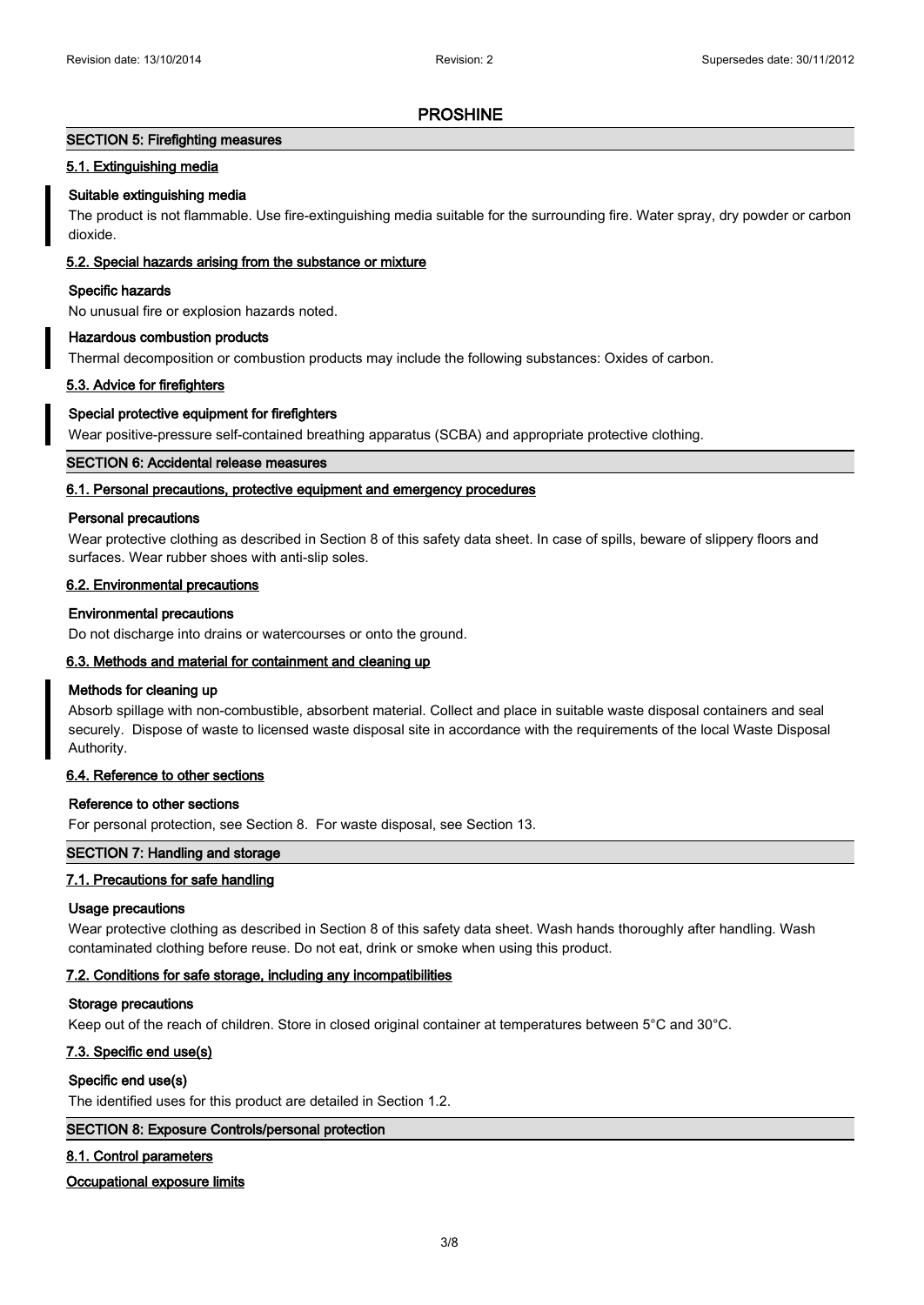# **(2-METHOXYMETHYLETHOXY)PROPANOL**

Long-term exposure limit (8-hour TWA): IOELV 50 ppm 308 mg/m3 Sk

IOELV = Indicative occupational exposure limit value.

Sk = Can be absorbed through skin.

# **8.2. Exposure controls**

# **Protective equipment**





# **Appropriate engineering controls**

Provide adequate ventilation.

# **Eye/face protection**

Side shield safety glasses are recommended when handling this product.

# **Hand protection**

It is recommended that gloves are made of the following material: Nitrile rubber. Protective gloves should be inspected for wear before use and replaced regularly in accordance with the manufacturers specifications.

# **Hygiene measures**

Wash hands thoroughly after handling. Wash contaminated clothing before reuse. Do not eat, drink or smoke when using this product.

# **Respiratory protection**

Not required in normal use. For situations where recommended exposure limits may be exceeded or where there is a risk of inhalation of fine spray mists, a suitable respirator face mask is recommended.

# **SECTION 9: Physical and Chemical Properties**

# **9.1. Information on basic physical and chemical properties**

# **Appearance**

Emulsion.

# **Colour**

White.

# **Odour**

Acrylic.

# **pH**

pH (concentrated solution): 9

# **Initial boiling point and range**

100°C

**Flash point** Not applicable.

# **Evaporation rate**

Not determined.

# **Upper/lower flammability or explosive limits**

Not applicable.

**Vapour pressure**

Not determined.

# **Vapour density**

Not determined.

#### **Relative density**

1.017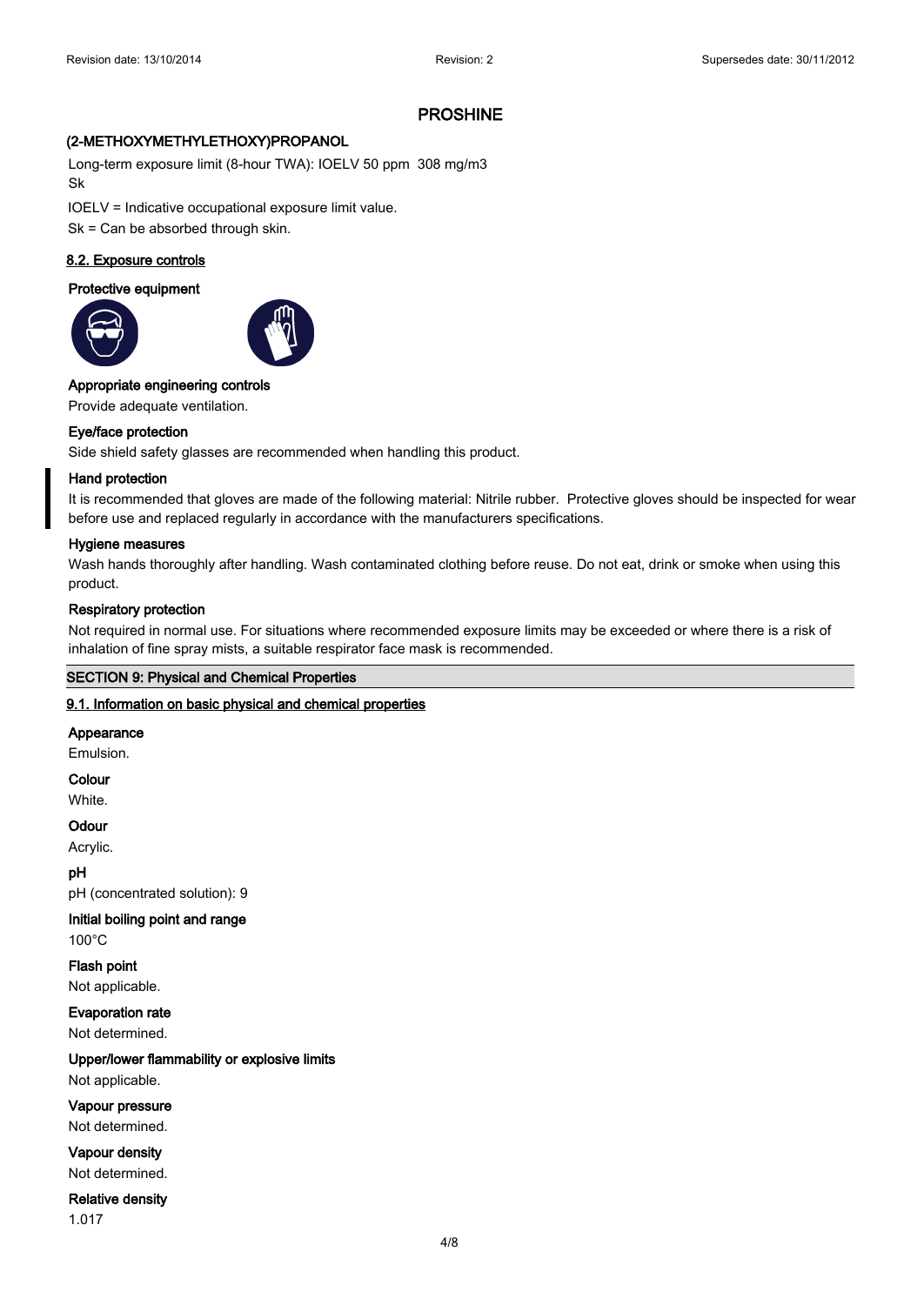#### **Solubility(ies)**

Soluble in water.

#### **Partition coefficient**

Not determined.

#### **Viscosity**

Viscous liquid.

# **Explosive properties**

Not applicable.

**Oxidising properties**

Not applicable.

# **9.2. Other information**

### **Other information**

None.

### **SECTION 10: Stability and reactivity**

#### **10.1. Reactivity**

There are no known reactivity hazards associated with this product.

# **10.2. Chemical stability**

#### **Stability**

Stable at normal ambient temperatures and when used as recommended.

#### **10.3. Possibility of hazardous reactions**

Not determined.

# **10.4. Conditions to avoid**

Store in closed original container at temperatures between 5°C and 30°C. Protect from freezing and direct sunlight.

#### **10.5. Incompatible materials**

#### **Materials to avoid**

Strong oxidising agents. Strong acids. Strong alkalis.

#### **10.6. Hazardous decomposition products**

Thermal decomposition or combustion products may include the following substances: Oxides of carbon.

#### **SECTION 11: Toxicological information**

#### **11.1. Information on toxicological effects**

#### **Toxicological effects**

Inhalation may cause: Irritation of nose, throat and airway. Ingestion may cause: irritation of mouth and throat.

#### **Skin corrosion/irritation**

**Skin corrosion/irritation** Prolonged or repeated exposure may cause the following adverse effects:, Mild transient irritation.

#### **Serious eye damage/irritation**

Contact with solution may produce mild transient irritation if not promptly rinsed.

# **Skin sensitisation**

Contains Triisobutyl phosphate

### **Germ cell mutagenicity**

### **Genotoxicity - in vivo**

No effects expected based upon current data.

#### **Carcinogenicity**

No effects expected based upon current data.

### **Reproductive toxicity**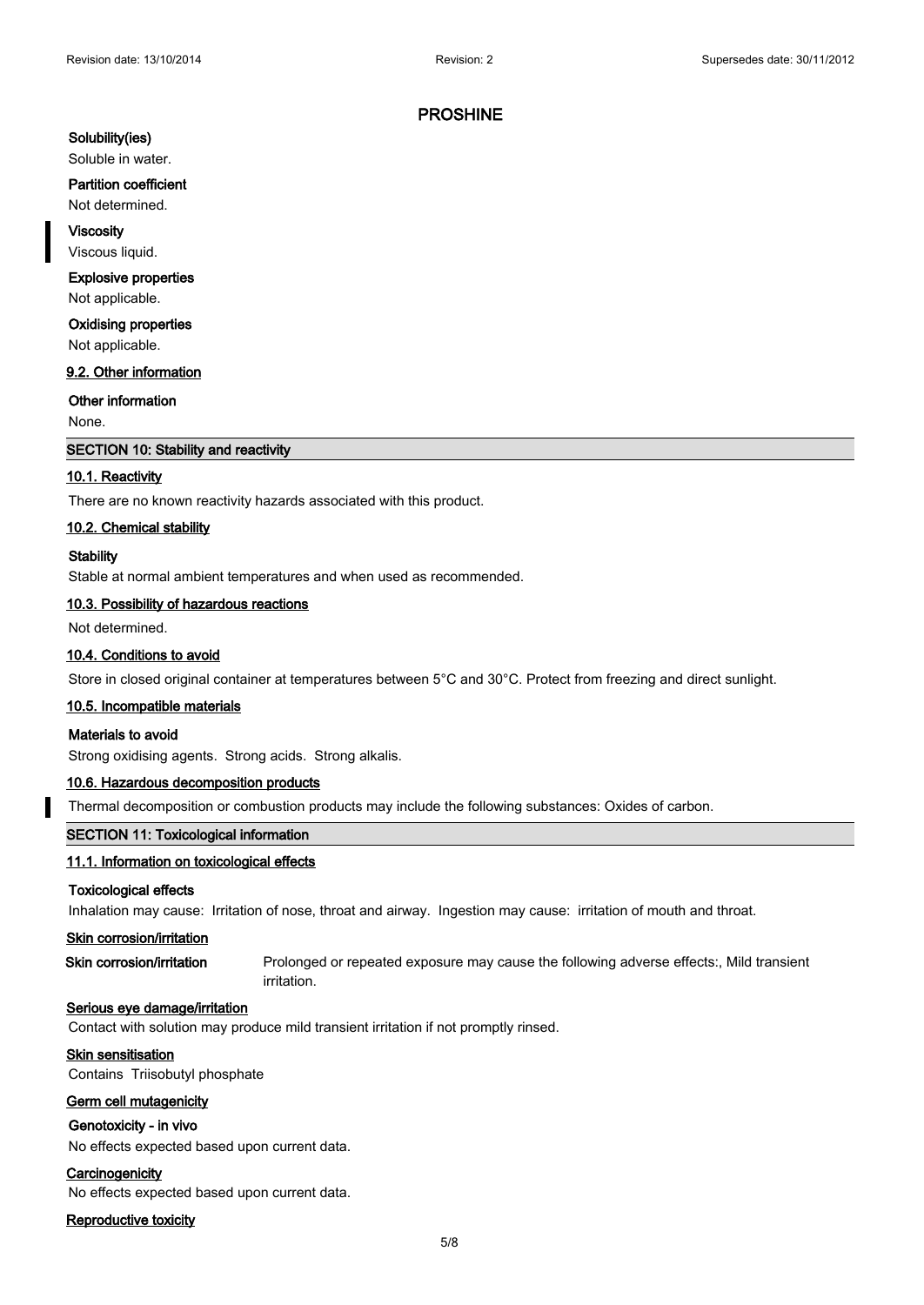#### **Reproductive toxicity - fertility**

No effects expected based upon current data.

**Toxicological information on ingredients.**

**(2-METHOXYMETHYLETHOXY)PROPANOL**

# **Acute toxicity - oral**

**Acute toxicity oral (LD50 mg/kg)**

5,135

**Species**

Rat

# **Acute toxicity - dermal**

**Acute toxicity dermal (LD50 mg/kg)**

# 20

**Species**

Rabbit

# **SECTION 12: Ecological Information**

## **12.1. Toxicity**

The product is not expected to be hazardous to the environment.

# **Ecological information on ingredients.**

# **(2-METHOXYMETHYLETHOXY)PROPANOL**

#### **Acute toxicity - fish**

LC<sub>50</sub>, 96 hours: >10000 mg/l, Fish

# **Acute toxicity - aquatic invertebrates**

EC<sub>50</sub>, 48 hours: 1919 mg/l, Daphnia magna

# **Acute toxicity - aquatic plants**

IC<sub>50</sub>, 72 hours: >969 mg/l, Algae

# **12.2. Persistence and degradability**

# **Persistence and degradability**

The product is expected to be biodegradable.

#### **Ecological information on ingredients.**

**(2-METHOXYMETHYLETHOXY)PROPANOL**

# **Chemical oxygen demand**

2.02

#### **12.3. Bioaccumulative potential**

Not known.

# **Partition coefficient**

Not determined.

**Ecological information on ingredients.**

**(2-METHOXYMETHYLETHOXY)PROPANOL**

# **Partition coefficient**

 $\cdot$  -0.35

# **12.4. Mobility in soil**

**Mobility**

The product is soluble in water.

**12.5. Results of PBT and vPvB assessment**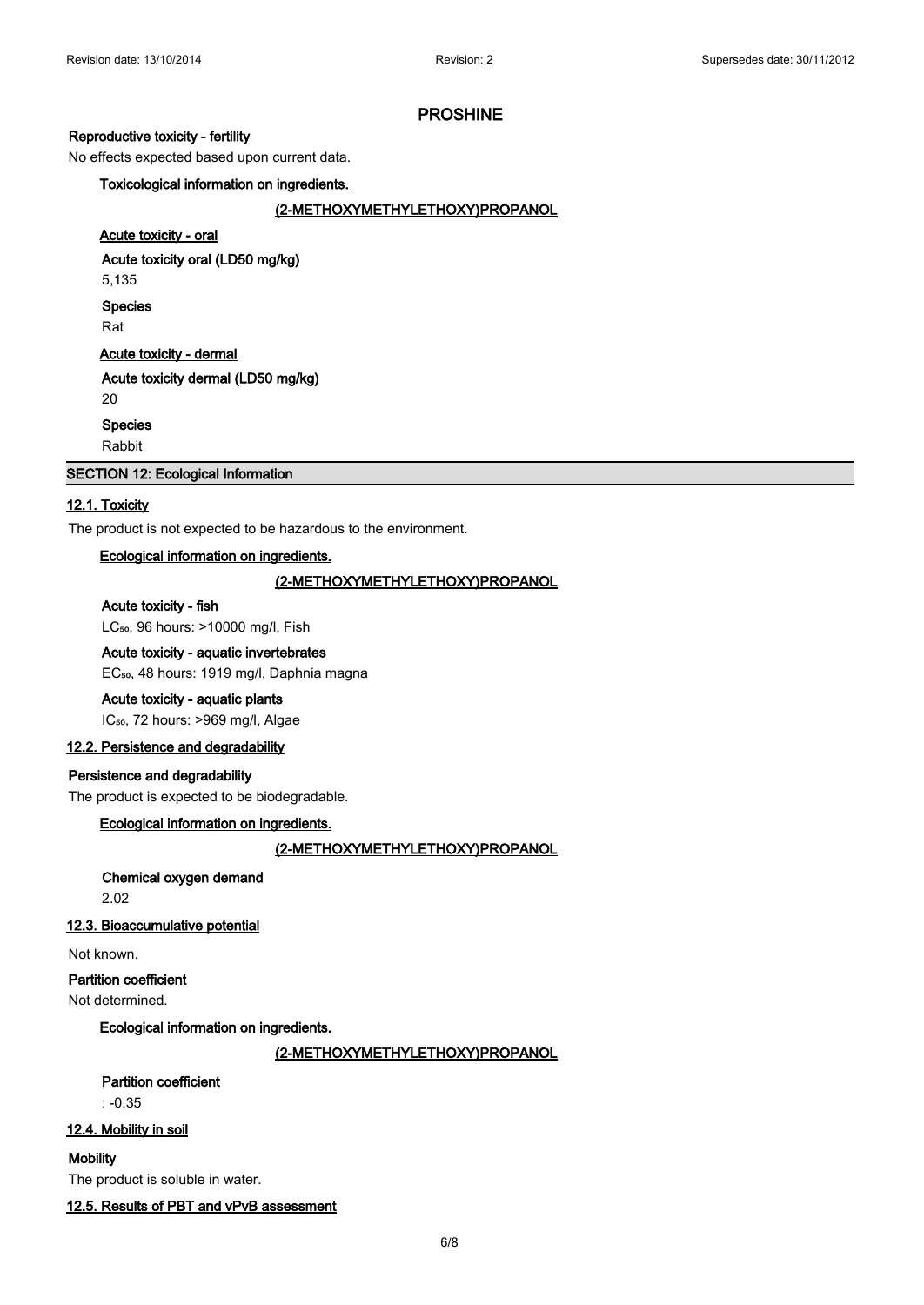This product does not contain any substances classified as PBT or vPvB.

# **12.6. Other adverse effects**

None known.

# **SECTION 13: Disposal considerations**

# **13.1. Waste treatment methods**

#### **Disposal methods**

Dispose of waste to licensed waste disposal site in accordance with the requirements of the local Waste Disposal Authority. Empty containers should be rinsed with water then crushed and disposed of at legal waste disposal site.

### **SECTION 14: Transport information**

### **14.1. UN number**

Not classified for transportation.

### **14.2. UN proper shipping name**

None.

**14.3. Transport hazard class(es)**

#### **ADR/RID class** -

# **IMDG class**

**14.4. Packing group**

None.

### **14.5. Environmental hazards**

# **Environmentally hazardous substance/marine pollutant**

No.

#### **14.6. Special precautions for user**

None.

# **14.7. Transport in bulk according to Annex II of MARPOL73/78 and the IBC Code**

Not applicable.

# **SECTION 15: Regulatory information**

# **15.1. Safety, health and environmental regulations/legislation specific for the substance or mixture**

#### **National regulations**

The Control of Substances Hazardous to Health Regulations 2002 (SI 2002 No. 2677) (as amended). The Chemicals (Hazard Information and Packaging for Supply) Regulations 2009 (SI 2009 No. 716).

#### **EU legislation**

Regulation (EC) No 1907/2006 of the European Parliament and of the Council of 18 December 2006 concerning the Registration, Evaluation, Authorisation and Restriction of Chemicals (REACH) (as amended). Regulation (EC) No 1272/2008 of the European Parliament and of the Council of 16 December 2008 on classification, labelling and packaging of substances and mixtures (as amended).

# **15.2. Chemical safety assessment**

No chemical safety assessment has been carried out.

| <b>SECTION 16: Other information</b>           |            |  |  |  |
|------------------------------------------------|------------|--|--|--|
| General information<br>Telephone 020 8974 1515 |            |  |  |  |
| <b>Revision date</b>                           | 13/10/2014 |  |  |  |
| <b>Revision</b>                                | 2          |  |  |  |